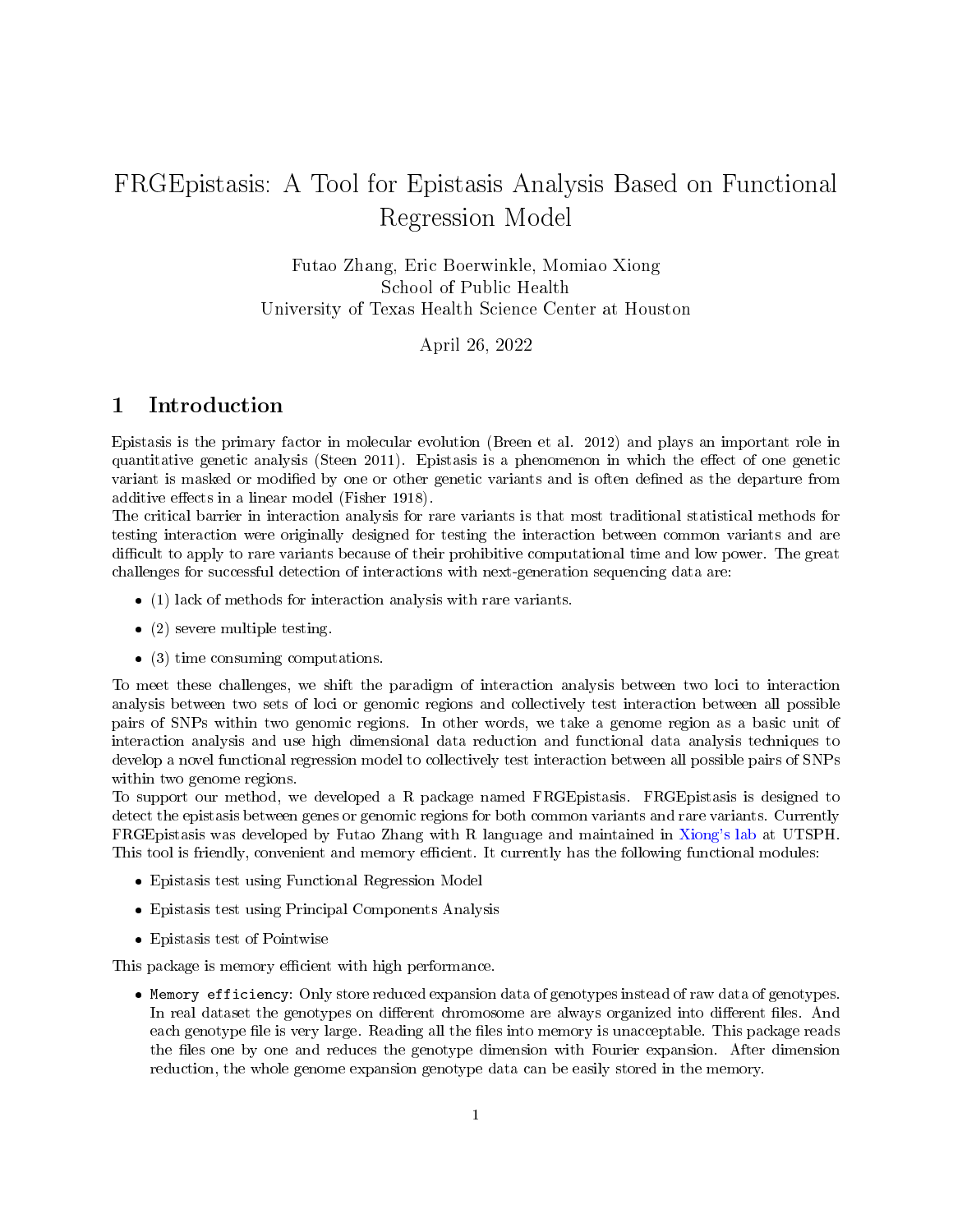$\bullet$  high performance: Each data file only needs to read once and reduce dimension once. So I/O times are reduced and repeated computing of data reduction was avoided; This method is a kind of group test. We take a gene(or genomic region) as the test unit. The number of Test is sharply reduced comparing with point-wise interaction (SNP-SNP) test; The dimension of genotype is reduced by functional expansion, So the time of each test is reduced.

In this version we implemented FDR (False Discovery Rate) for a multiple testing threshold to our package. When the FDR parameter  $== 1$ , FDR control is turned off. So users can use this parameter to switch FDR control on and off.

At present our package can not do multi-loci interaction test, that is it can not test 3-gene interaction  $(G \times G \times G)$  or more.

## 2 Installing FRGEpistasis

To install the R package FRGEpistasis, you can install it through:

library(BiocManager)

BiocManager::install("FRGEpistasis")

Or download the source code from the bioconductor website.

### 3 Data Formats

In order to process large-scale NGS data we have done a lot optimazation work.This package can take the genotype on one chromesome as the input genotype unit, that means it can deal with a genotype file list.And the package expands the whole genotype at one time. After this step only expansion data is stored, so a lot memory space is saved. The sample data are located in the "extdata" directory. This sample data is extracted from exome sequence data (the NHLBI's Exome Sequencing Project).

#### 3.1 Genotype file format

The format of Genotype file is recoded from PLINK PED file with command:

plink -file DATA -recodeA

The first six columns are Family ID, Individual ID, Paternal ID, Maternal ID, Sex and Phenotype. The data column 7 onwards are genotypes coding in 0,1,2 where the title of the column is RS and missing value is coded as 3.

```
> geno_info <- read.table(system.file("extdata", "simGeno-chr2.raw", package="FRGEpistasis"),header=TRU
> geno_info[1:5,1:9]
```

| FID. |  |  |                                    | IID PAT MAT SEX PHENOTYPE rs74017040 1 rs74017445 1 rs74017463 1 |          |
|------|--|--|------------------------------------|------------------------------------------------------------------|----------|
|      |  |  |                                    |                                                                  | $\Omega$ |
|      |  |  | 2 sample1 sample1 0 0 0 31.779     |                                                                  | $\Omega$ |
|      |  |  | 3 sample2 sample2 0 0 0 40.446     |                                                                  | $\Omega$ |
|      |  |  | 4 sample3 sample3 0 0 0 61.632     |                                                                  | $\Omega$ |
|      |  |  | 5 sample4 sample4  0  0  0  32.742 |                                                                  | $\Omega$ |

#### 3.2 Map file format

Map file contains 4 columns: Chromosome, snp identifier, Genetic distance, base-pair genomic position. The map file has no header line.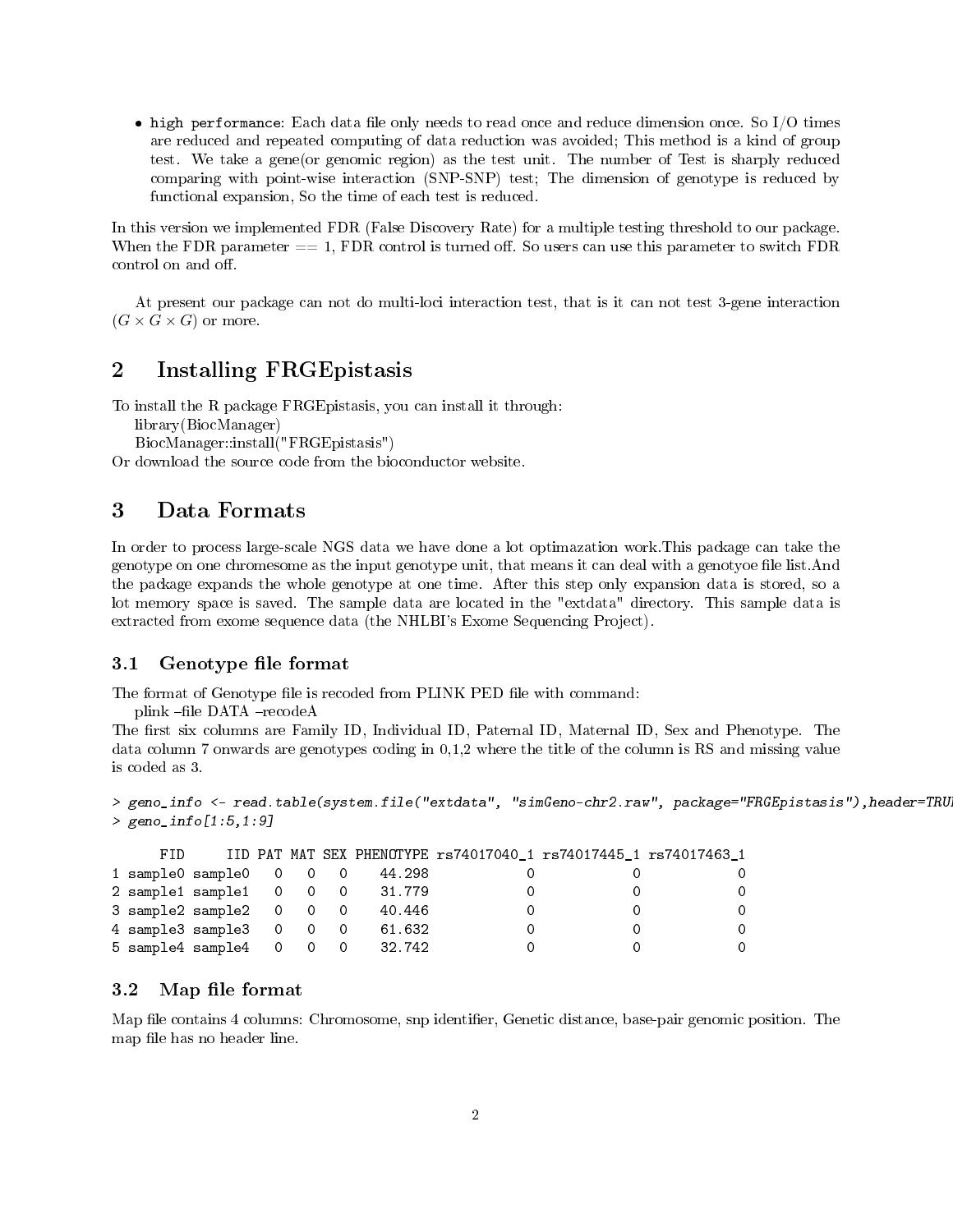```
> map_info <- read.table(system.file("extdata", "chr2.map", package="FRGEpistasis"))
> map_info[1:5,]
 V1 V2 V3 V4
1 2 74017040 0 74017040
2 2 74017445 0 74017445
3 2 74017463 0 74017463
4 2 74017499 0 74017499
5 2 74017589 0 74017589
>
```
#### 3.3 Phenotype file format

Phenotype file contains 2 columns: Individual ID and phenotype.

```
> pheno_info <- read.csv(system.file("extdata", "phenotype.csv", package="FRGEpistasis"),header=TRUE)
> pheno_info[1:5,]
```
IID PHENOTYPE 1 sample0 44.298 2 sample1 31.779 3 sample2 40.446 4 sample3 61.632 5 sample4 32.742

#### 3.4 Gene Annotation file format

This package takes a genome region as a basic unit of interaction analysis instead of a SNP. And this Gene Annotation file is used to set the scope of each region. This file can be selfdefined or derived from the Consensus CDS (CCDS) project if gene as the test unit.

Gene Annotation file contains 4 columns indicate the gene name, chromosome, gene start position and gene end position. Each line represent the region of a gene. The start position is 0-based and end position is 1-based. Thus the length of a gene is equal to pos(end) - pos(start).

```
> gene.list<-read.csv(system.file("extdata", "gene.list.csv", package="FRGEpistasis"))
> gene.list
```

|   | Gene_Symbol Chromosome |    | Start                 | End               |
|---|------------------------|----|-----------------------|-------------------|
| 1 | gene1                  |    | 1 159824106 159832447 |                   |
| 2 | gene2                  | 2  | 74017030              | 74063042          |
| 3 | gene3                  | 2. |                       | 78365582 78385273 |
| 4 | gene4                  | 3. | 88182642              | 88222051          |
| 5 | gene5                  |    | 3 100054649 100063454 |                   |
| 6 | gene6                  |    | 3 153071932 153080898 |                   |
| 7 | gene7                  | 4  | 40380093              | 40401075          |
| 8 | gene8                  | 5  | 34493060              | 34503988          |

#### 3.5 genotype files index and map files index

Because the NGS data are large, They are always organized in many files. For example, In real dataset the genotypes on different chromosome are always organized into different files. In order to bring convenience to users and alleviate the burden of the memory, FRGE pistasis can handle a bunch of genotype files. These indices indicate how many and where to read the genotype files and the genetic map files.

genotype files index: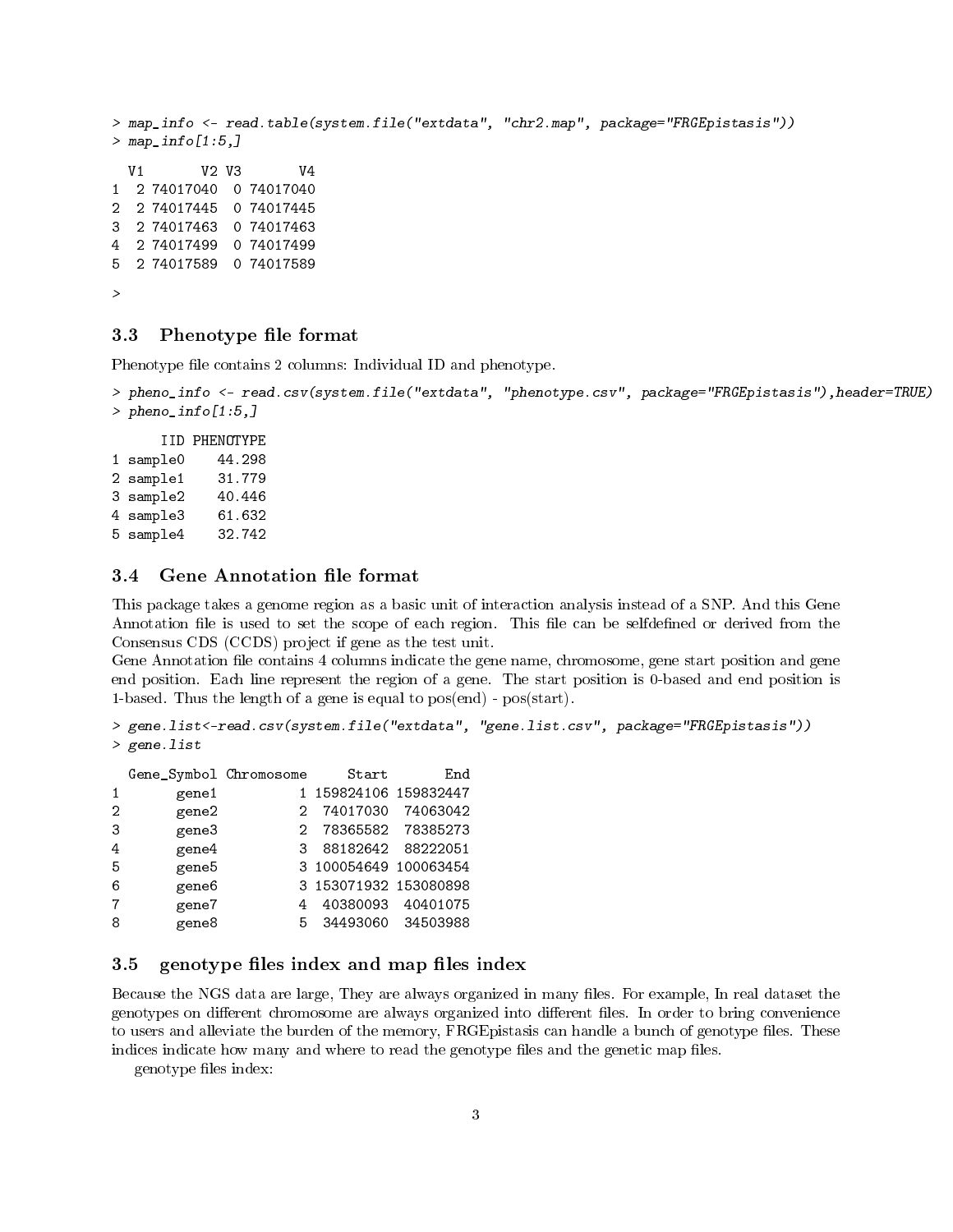```
> geno_files<-read.table(system.file("extdata", "list_geno.txt", package="FRGEpistasis"))
> geno_files
                V1
1 simGeno-chr1.raw
2 simGeno-chr2.raw
3 simGeno-chr3.raw
4 simGeno-chr4.raw
5 simGeno-chr5.raw
map files index:
> map_files<-read.table(system.file("extdata", "list_map.txt", package="FRGEpistasis"))
> map_files
        V1
1 chr1.map
2 chr2.map
3 chr3.map
4 chr4.map
5 chr5.map
```
## 4 Implementation

#### 4.1 Environment Requirement

- a: R version 3.0.1 or later needed.
- b: fda package is needed.
- c: In Windows system Environment Variable "PATH" should be set to let Operating System know where to find the  $R$  executable files.

#### 4.2 Run

```
> library("FRGEpistasis")
```

```
> work_dir <-paste(system.file("extdata", package="FRGEpistasis"),"/",sep="")
```

```
> ##read the list of genotype files
```

```
> geno_files<-read.table(system.file("extdata", "list_geno.txt", package="FRGEpistasis"))
```

```
> ##read the list of map files
```

```
> mapFiles<-read.table(system.file("extdata", "list_map.txt", package="FRGEpistasis"))
```

```
> ##read the phenotype file
```

```
> phenoInfo <- read.csv(system.file("extdata", "phenotype.csv", package="FRGEpistasis"),header=TRUE)
```

```
> ##read the gene annotation file
```

```
> gLst<-read.csv(system.file("extdata", "gene.list.csv", package="FRGEpistasis"))
```

```
> ##define the extension scope of gene region
```

```
> rng=0
```

```
> fdr=0.05
```

```
> ## output data structure
```

```
> out_epi <- data.frame( )
```

```
> ##log transformation
```

```
> phenoInfo [, 2] = log(phenofinfo [, 2])
```

```
> ##rank transformation
```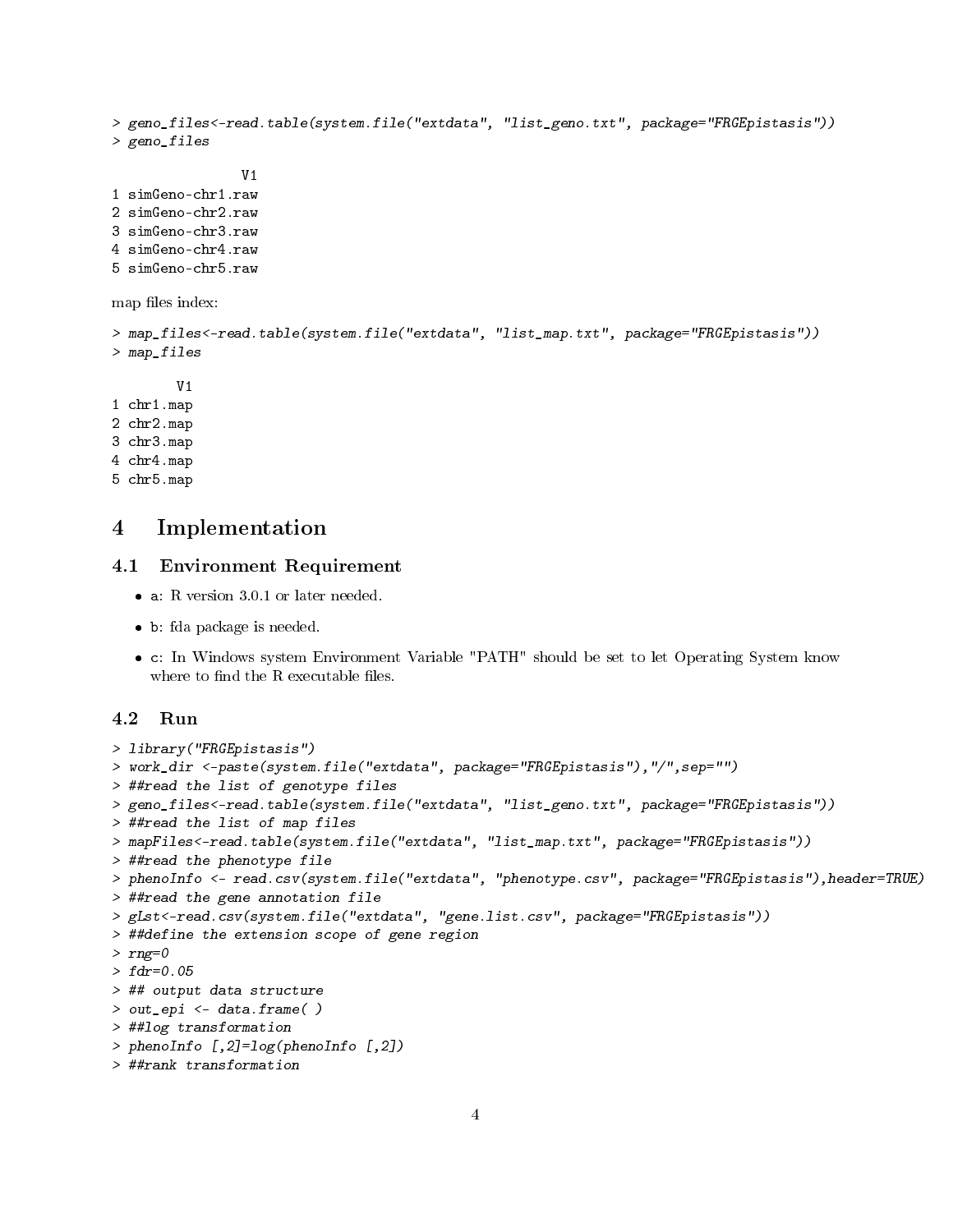```
> #c=0.5
> #phenoInfo[,2]=rankTransPheno(phenoInfo[,2],c)
> # test epistasis with Functional Regression Model
> out_epi = fRGEpistasis(work_dir,phenoInfo,geno_files,mapFiles,gLst,fdr,rng)
[1] "Expansion gene1 of 1 on chromsome1!"
[1] "Expansion gene1 of 2 on chromsome2!"
[1] "Expansion gene2 of 2 on chromsome2!"
[1] "Expansion gene1 of 3 on chromsome3!"
[1] "Expansion gene2 of 3 on chromsome3!"
[1] "Expansion gene3 of 3 on chromsome3!"
[1] "Expansion gene1 of 1 on chromsome4!"
[1] "Expansion gene1 of 1 on chromsome5!"
[1] "Performing epistasis test inner chromsome 1"
[1] "1 of 1 with other genes both on 1 chromsome!"
[1] "Performing epistasis test outer 1 : 2 chromsomes!"
[1] "1 of 1 on 1 chromsome with other genes on 2 chromsome (2genes)"
[1] "Performing epistasis test outer 1 : 3 chromsomes!"
[1] "1 of 1 on 1 chromsome with other genes on 3 chromsome (3genes)"
[1] "Performing epistasis test outer 1 : 4 chromsomes!"
[1] "1 of 1 on 1 chromsome with other genes on 4 chromsome(1genes)"
[1] "Performing epistasis test outer 1 : 5 chromsomes!"
[1] "1 of 1 on 1 chromsome with other genes on 5 chromsome(1genes)"
[1] "Performing epistasis test inner chromsome 2"
[1] "1 of 2 with other genes both on 2 chromsome!"
[1] "2 of 2 with other genes both on 2 chromsome!"
[1] "Performing epistasis test outer 2 : 3 chromsomes!"
[1] "1 of 2 on 2 chromsome with other genes on 3 chromsome(3genes)"
[1] "2 of 2 on 2 chromsome with other genes on 3 chromsome (3genes)"
[1] "Performing epistasis test outer 2 : 4 chromsomes!"
[1] "1 of 2 on 2 chromsome with other genes on 4 chromsome(1genes)"
[1] "2 of 2 on 2 chromsome with other genes on 4 chromsome(1genes)"
[1] "Performing epistasis test outer 2 : 5 chromsomes!"
[1] "1 of 2 on 2 chromsome with other genes on 5 chromsome(1genes)"
[1] "2 of 2 on 2 chromsome with other genes on 5 chromsome(1genes)"
[1] "Performing epistasis test inner chromsome 3"
[1] "1 of 3 with other genes both on 3 chromsome!"
[1] "2 of 3 with other genes both on 3 chromsome!"
[1] "3 of 3 with other genes both on 3 chromsome!"
[1] "Performing epistasis test outer 3 : 4 chromsomes!"
[1] "1 of 3 on 3 chromsome with other genes on 4 chromsome (1genes)"
[1] "2 of 3 on 3 chromsome with other genes on 4 chromsome(1genes)"
[1] "3 of 3 on 3 chromsome with other genes on 4 chromsome(1genes)"
[1] "Performing epistasis test outer 3 : 5 chromsomes!"
[1] "1 of 3 on 3 chromsome with other genes on 5 chromsome(1genes)"
[1] "2 of 3 on 3 chromsome with other genes on 5 chromsome(1genes)"
[1] "3 of 3 on 3 chromsome with other genes on 5 chromsome (1genes)"
[1] "Performing epistasis test inner chromsome 4"
[1] "1 of 1 with other genes both on 4 chromsome!"
[1] "Performing epistasis test outer 4 : 5 chromsomes!"
[1] "1 of 1 on 4 chromsome with other genes on 5 chromsome(1genes)"
[1] "Performing epistasis test inner chromsome 5"
```

```
5
```